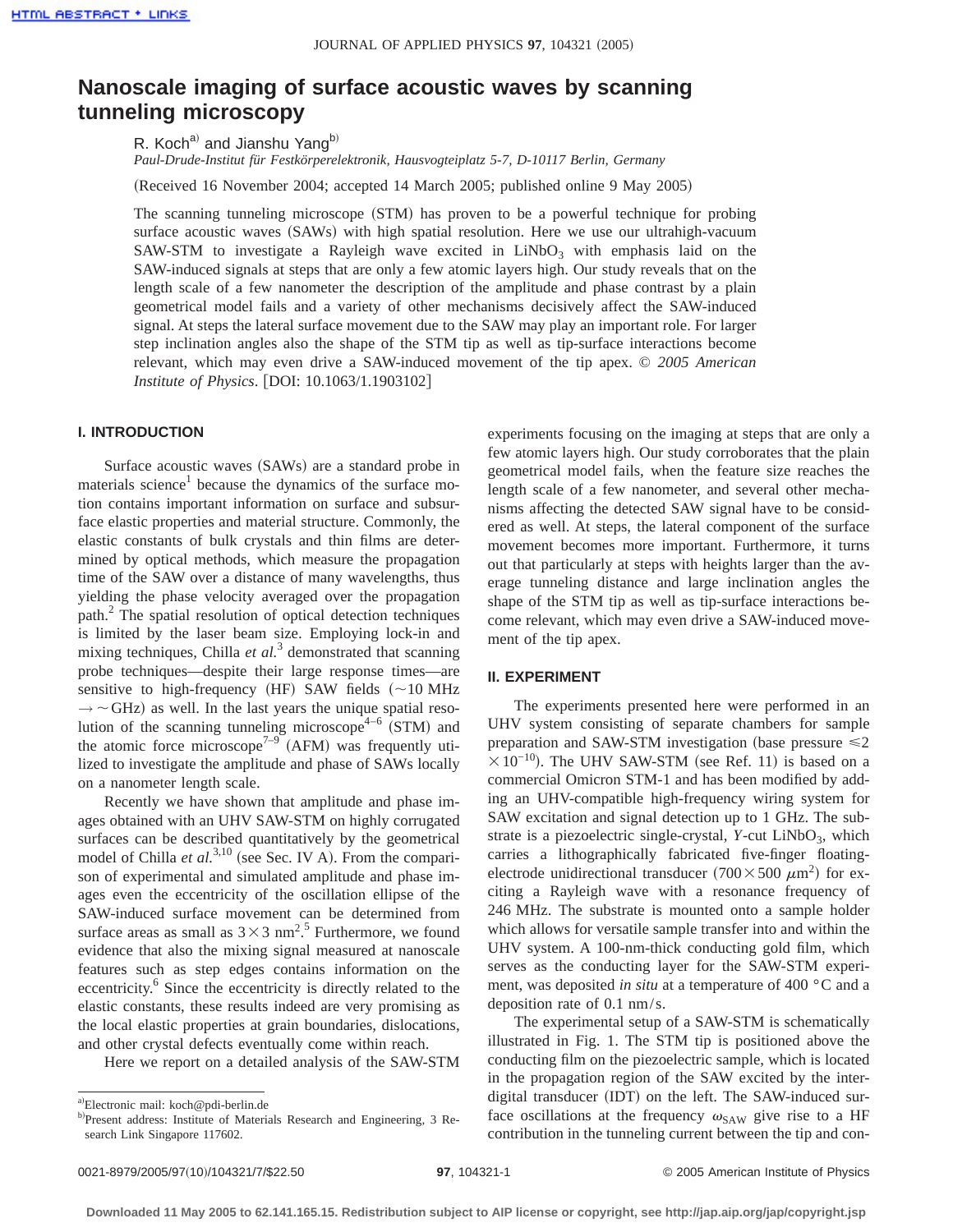

FIG. 1. Experimental setup of the SAW-STM for the measurement of SAW motion. The SAW-induced tunneling current modulation at the frequency  $\omega_{SAW}$  is mixed with the modulation of the tunneling voltage  $(\omega_{SAW}+\Delta\omega)$  at the nonlinear current/distance characteristics of the tunneling gap. A lock-in amplifier extracts amplitude and phase of the resulting difference frequency signal  $(\Delta \omega)$ , which both are recorded in addition to the topography and reflect amplitude and phase of the SAW.

ducting layer. The HF component is mixed at the nonlinear current distance characteristics of the tunneling gap with a HF voltage  $V_{\text{mod}}$  of frequency  $\omega_{\text{SAW}} + \Delta \omega$ , which is added to the common dc tunneling voltage  $V_0$ . The difference frequency  $\Delta\omega$  is chosen to be in the kilohertz range  $(40-100 \text{ kHz})$  in order to easily analyze the mixing signal by conventional STM electronics and lock-in technique. It has the same phase and an amplitude proportional to that of the SAW. In our experiments the mixing signal is recorded simultaneously with topography.

#### **III. SAW-STM AT STEPS**

A Rayleigh wave on  $Y$ -cut  $LiNbO<sub>3</sub>$  was investigated by SAW-STM. Figure  $2(a)$ , left is a topographical STM image of the 100-nm-thick Au film showing atomically flat  $(111)$ terraces; the data of the right image are differentiated. The steps terminating the terraces denoted by  $M_i$  in Fig. 2(a) exhibit heights of 0.5–1.5 nm and ascend from bottom left to top right. Step  $S_1$  vertically crossing the large terrace in the center of Fig.  $2(a)$  and step  $S_2$  are of single height  $\sim$  0.2 nm). Note that *S*<sub>1</sub> exhibits angles of 60° and 120° with respect to the other steps.

The amplitude and phase of the tunneling signal at the difference frequency between the SAW-induced surface oscillation and high-frequency bias voltage are extracted simultaneously from the tunneling current while scanning the topography. Corresponding gray scale images are displayed in Figs.  $2(b)$  and  $2(c)$ . Obviously the signals of amplitude and phase are convoluted with topographical information; therefore, the overall morphology displayed in Fig.  $2(a)$  can be easily recognized too. Note that the structural features are even more pronounced in amplitude and phase images, comparable with the differentiated topography in Fig.  $2(a)$ , right. On the terraces both amplitude and phase are uniform, and significant changes are observed at the steps (brighter contrast corresponds to larger amplitude and phase signals). The amplitude signal at multisteps is increased by 60%–80% compared to the flat terrace, the phase by 90°–100°. Amplitude and phase measured at different multisteps depend only slightly on the step height varying only by about 5°. On the other hand, the phase difference between monosteps  $S_i$  and



FIG. 2. (a)  $40\times40$  nm<sup>2</sup> topview (left) and differentiated topview image (right) of a 100-nm-thick Au film on *Y*-cut LiNbO<sub>3</sub> as well as (b) amplitude and (c) phase image of a Rayleigh wave, all recorded simultaneously with the SAW-STM; single and multiple steps are marked by  $S_i$  and  $M_i$ , respectively. (d) and (e) are simulated amplitude and phase images calculated with an eccentricity of  $\beta=35^{\circ}$  for the oscillation ellipse, which is the theoretical value for the Rayleigh wave in this system.

the terrace is considerably smaller (only  $9^{\circ}$ ) and the amplitude is even smaller at the step. It is also notable that the step width is generally wider in amplitude and phase images than in topography.

#### **IV. ANALYSIS**

# **A. Geometric model described in Refs. 3 and 10**

As found previously in SAW-STM experiments of corrugated surfaces the geometrical projection of the oscillation ellipse is monitored by the STM tip, $3,10$  since the electrons tunnel mainly along the shortest line between the tip apex and sample surface. Amplitude  $A$  and phase  $\varphi$  of the mixing signal therefore depend on both the local inclination of the surface with respect to the propagation direction of the SAW, and the eccentricity of the oscillation ellipse  $\beta$ = $arctan(u_1/u_3)$ ;  $u_1$  and  $u_3$  are the longitudinal and transverse displacement amplitudes, respectively, with  $u_0 = \sqrt{u_1^2 + u_2^2}$ . Introducing spherical coordinates with respective polar and azimuthal angles  $\Theta$  and  $\Phi$  one obtains (see Ref. 10)

$$
A \propto u_0 \sqrt{\sin^2 \beta \cos^2 \Phi \sin^2 \Theta + \cos^2 \beta \cos^2 \Theta}, \tag{1}
$$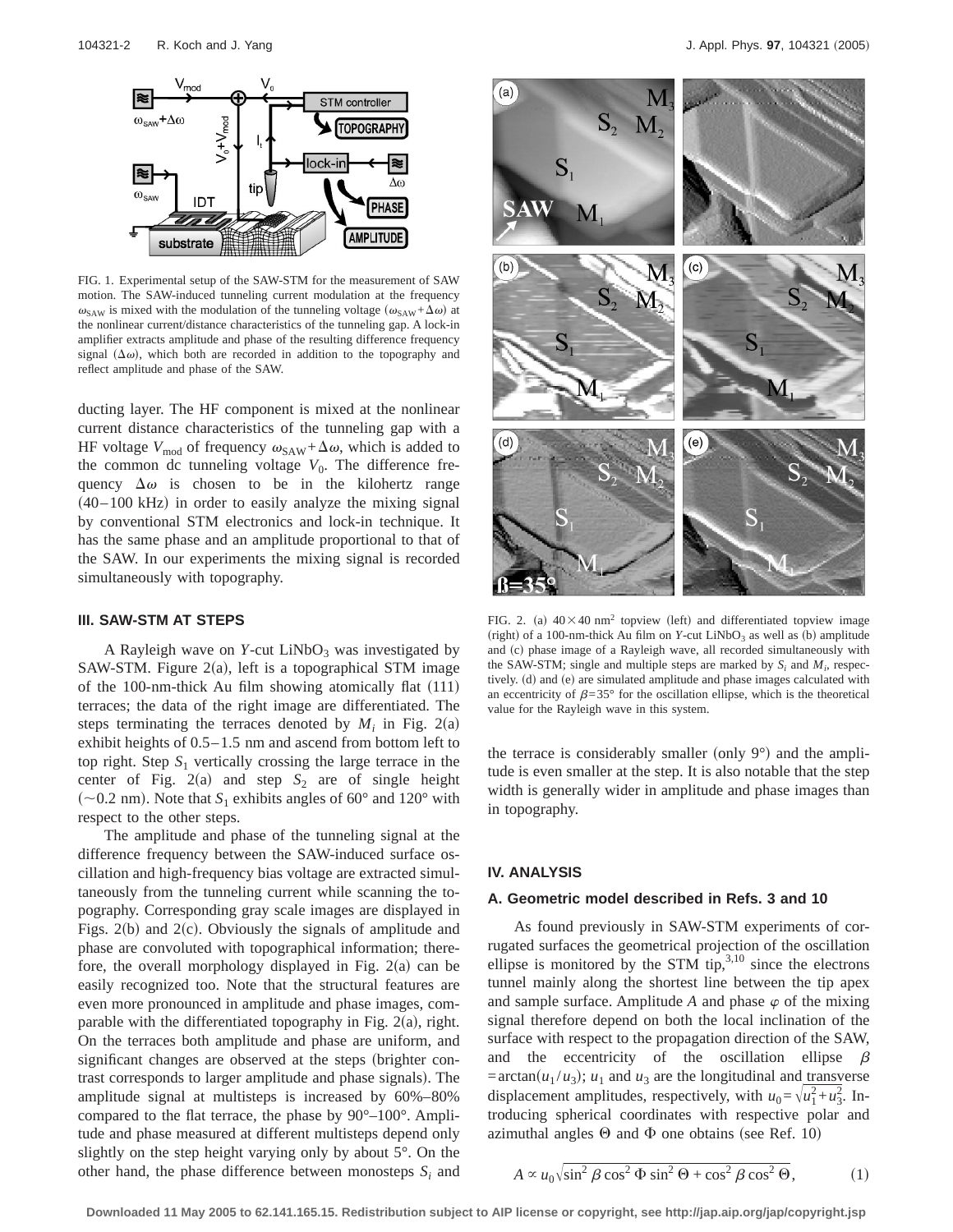$$
\varphi = \arctan(\tan \beta \cos \Phi \tan \Theta). \tag{2}
$$

Whereas on top of a flat horizontal terrace  $(\Theta=0^{\circ})$  only the normal component  $(u_3 = u_0 \cos \beta)$  of the oscillation trajectory is measured, the in-plane component  $(u_1 = u_0 \sin \beta)$  is contributing, in addition, at inclined facets. Note that the time between setting an  $x/y$  position and readout of the *z* value and the SAW signals was 0.03 s. The lock-in amplifier therefore averages over about  $7 \times 10^6$  oscillation cycles and the amplitude and phase images are uniform within terraces. Due to the small length scale of typical STM images compared with the SAW wavelength ( $\approx$ 15  $\mu$ m) the relative phase shift induced by the linear SAW phase delay with increasing distance from the IDT is about  $1^\circ$  for the entire image of Fig.  $2(a)$ .

Using Eqs.  $(1)$  and  $(2)$ , we simulated amplitude and phase images for different eccentricity values  $\beta$  by taking the STM topography of Fig.  $2(a)$  as an input parameter (for details see Refs. 3 and 5). Best agreement with experiment is achieved for  $\beta=30^\circ \mp 40^\circ$  [e.g., Figs. 2(d) and 2(e)], i.e., for eccentricity values comparable to that of the Rayleigh wave  $(\beta_{Rayleigh} = 35.1^{\circ})$ . As expected, also the simulated amplitude and phase images include the main structural features of the topography. In accordance with the experiment [Fig.  $2(b)$  and  $2(c)$ , the contrast in both the amplitude and phase is uniform within the terraces and enhanced at the edges of the multisteps; the amplitude at the single step  $S_i$ , on the other hand, is slightly reduced and the phase slightly enhanced.

However, although the simulated amplitude and phase images qualitatively reproduce the main structural features of the topography, there are significant deviations when quantitatively analyzing the results. In particular, the enhanced amplitude signal observed experimentally at the steps is not consistent with the simulations. Figure 3 displays the relative amplitude  $A/A_h$  of different facets,  $A_h$  being the amplitude on a horizontal plane, as well as the respective phase variation calculated for our Rayleigh wave. The orientation of the facet planes is described by the polar angle  $\Theta$  of the surface normal as well as by the azimuth  $\Phi$  measured from the propagation direction of the SAW (along  $x$  axis). According to the geometric model the amplitude of an inclined surface is always smaller than that of a horizontal plane  $(\Theta=0)$ . Azimuthal rotation leads to a further decrease of *A*. According to the simulations also the phase is shifted, the more the larger tilt against the horizontal plane. However, the experimental phase shift at the steps is considerably higher than the calculated one, e.g., 90°–100° at the multisteps compared with a calculated value of  $42^{\circ}$ , or  $9^{\circ}$  at the single step  $S_1$ which compares with  $4.5^{\circ}$  in the simulation.

# **B. Nanoscale feature size**

In a recent study $<sup>6</sup>$  we found that the geometrical model</sup> proposed by Chilla *et al.*3,10 is no longer applicable, when the features of interest become comparable in size with the area from which the majority of the tunneling current is collected. In that case also the lateral movement of the nanoscale object contributes significantly to the the tunneling current. In order to get a quantitative estimate of the resulting mixing signal, we consider the tunneling at a straight step which separates



FIG. 3. Relative amplitude  $A/A_h$  and phase-shift  $\Delta \varphi$  as a function of the inclination angle  $\Theta$  for different azimuthal tilts  $\Phi$  calculated by Eqs. (1) and (2), respectively; polar and azimuthal angles  $\Theta$  and  $\Phi$  are illustrated in the sketch;  $A$  and  $A_h$  are the amplitude of the mixing signal at the horizontal and inclined plane, respectively.

two otherwise extended flat terraces. The step of height *h* runs perpendicular to the SAW propagation direction (cf. Fig. 4). The entire surface, including the step, oscillates with the frequency  $\omega$  of the SAW, with each point following a trajectory defined by the longitudinal  $(u_1)$  and vertical  $(u_3)$ 



FIG. 4. Schematic illustration of the tunneling current arising at an an oscillating step while being scanned by the STM tip at a distance *d*: The step of height *h* separates two extended flat terraces and runs perpendicular to the propagation direction of the SAW. The entire surface, including the step, oscillates with the frequency  $\omega$  of the SAW, with each point following a trajectory defined by the longitudinal  $(u_1)$  and vertical  $(u_3)$  SAW amplitudes.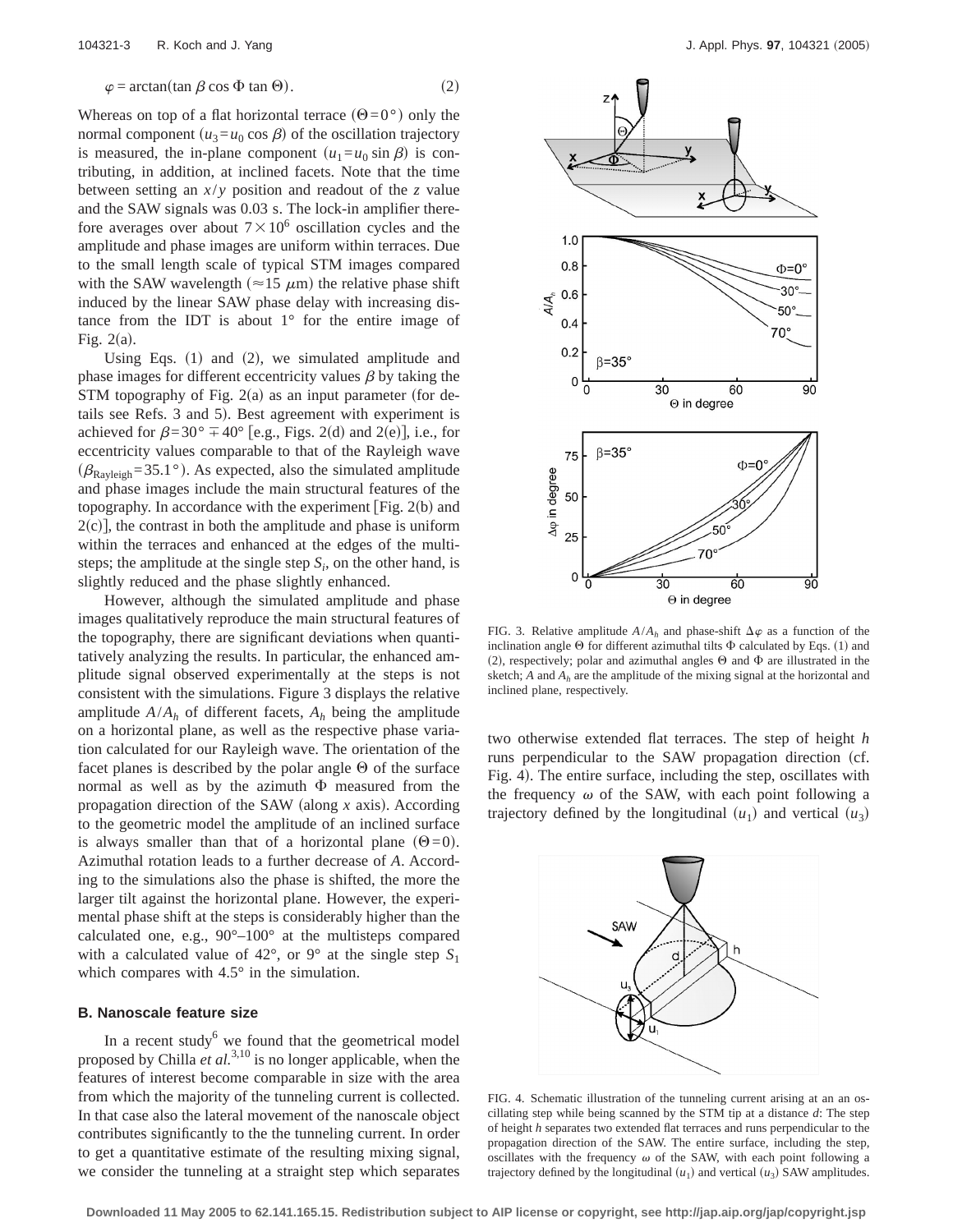SAW amplitudes. When the STM tip is scanning on the terrace, far away from the step, the tunneling current is modulated only by the vertical oscillation component (i.e.,  $\alpha u_3$  cos  $\omega t$ ; the longitudinal movement of the surface leaves the overall tunneling area unchanged and therefore does not lead to a change in the tunneling current. When the tip scans the step edge, most of the tunneling current arises from the upper terrace due to the exponential distance dependence. For instance, at monosteps of  $Au(111)$  with a height of 0.236 nm, the current from the upper terrace is more than ten times larger than that of the lower terrace. Due to the SAWinduced lateral movement of the step edge the area of the upper terrace underneath the STM tip increases and decreases periodically, which leads to a component proportional to  $u_1$  sin  $\omega t$  in the tunneling current. By integration of the tunneling current over the entire surface one obtains for the signals at the mixing frequency  $\Delta\omega$ , at the step

$$
I_{S,\Delta\omega} \propto \pi \kappa V_{\text{mod}} e^{-2\kappa d} \left\{ u_3 (1 + e^{-2\kappa h}) \cos \Delta \omega \right\}
$$

$$
- \left[ \frac{u_1}{\sqrt{\pi \kappa d}} \left( 1 - \frac{1}{4\kappa d} \right) + \frac{u_1}{\sqrt{\pi \kappa (d + h)}}
$$

$$
\times \left( 1 - \frac{1}{4\kappa (d + h)} \right) e^{-2\kappa h} \left[ \sin \Delta \omega \right],
$$
(3)

and on the terrace

$$
I_{T,\Delta\omega} \propto 2\pi\kappa V_{\text{mod}}e^{-2\kappa d}u_3 \cos \Delta\omega,\tag{4}
$$

with  $d$  being the tunneling distance and  $\kappa$  the reciprocal decay length of the electron wave function in the tunneling gap. The amplitude *A* of the mixing signal as well as its phase  $\varphi$ are given by

$$
A \propto \pi \kappa V_{\text{mod}} e^{-2\kappa d} u_3 \sqrt{P^2 + Q^2},\tag{5}
$$

$$
\varphi = \arctan\left(\frac{Q}{P}\right),\tag{6}
$$

with

$$
P = 1 + e^{-2\kappa h},\tag{7}
$$

$$
Q = -\frac{1}{\sqrt{\pi \kappa d}} \left[ \left( 1 - \frac{1}{4\kappa d} \right) + \sqrt{\frac{d}{d+h}} e^{-2\kappa h} \left( 1 - \frac{1}{4\kappa(d+h)} \right) \right] \frac{u_1}{u_3}.
$$
 (8)

Figure 5 shows plots of the relative amplitude  $A_S/A_T$  and the phase-shift  $\Delta \varphi$  as a function of the step height *h* with the STM tip being 1 nm above the step edge. For the calculations we used a typical reciprocal decay length of  $\kappa$  $=10$  nm<sup>-1</sup> and different eccentricity values  $\beta$ . We remark that the sign of the phase shift is positive (negative) when the SAW is approaching an ascending (descending) step. As expected, the contribution of the lateral step movement to the measured amplitude and phase is strongest for longitudinal SAWs, i.e., with  $\beta$  close to 90°. For  $\beta=88^\circ$ ,  $\Delta\varphi$  at a monostep of Au(111) with  $h=0.236$  nm is about 79° and  $A_s$ is increased by a factor of about 2.5 with respect to  $A_T$ . For



FIG. 5. Relative amplitude  $A_S/A_T$  and phase-shift  $\Delta \varphi$  as a function of the step height  $h$  with the STM tip being 1-nm above the step edge and  $\kappa$  $=10$  nm<sup>-1</sup>;  $A_T$  and  $A_S$  are the amplitude of the mixing signal at the terrace and step, respectively.

smaller  $\beta$  the relative amplitude drops rapidly and assumes values below 1 for  $\beta$ <82°. In the case of the Rayleigh wave  $(\beta=35.1^{\circ})$   $A_S$  is smaller than  $A_T$  by a factor of 0.8 and the corresponding phase shift is reduced to 6.8°. Both values are actually in reasonable agreement with the experimental values found at monostep  $S_1$ , namely,  $A_S/A_T \sim 0.85$  and  $\Delta \varphi$  $\sim$ 9°.

## **C. Geometrical shape of the STM tip**

Our analysis so far shows that the SAW-induced signals are not described properly by the two existing models, which actually represent the two limiting cases of small and large length scales. Obviously, for nanoscale objects of intermediate size (e.g., steps with heights of  $1-2$  nm) other effects, not included in the two models, play a role as well. A very important parameter in STM investigations is the shape of the STM tip, which is well known to decisively influence lateral resolution. In the following we discuss, in more detail, how the tip shape will affect the outcome of a SAW-STM experiment.

Figure  $6(a)$  sketches a (perfectly sharp) STM tip which scans a horizontal terrace as well as the facet of a  $1-2$ -nm high step. Away from the step, mainly the tip apex is involved in the tunneling process, which collects the tunneling current from a region indicated by the gray cone in Fig.  $6(a)$ , left. When both terrace and step are formed by  $(111)$  planes as, e.g., in Fig. 2, the inclination angle of about 70° becomes comparable with the slope of the STM tip. Therefore, when the tip is scanning the step, the tunneling cone is shifted from its apex to the side facing the step [Fig.  $6(a)$ , right]. However, although now a much larger number of tip atoms is involved in the tunneling process, the dc tunneling current remains unchanged, because it is kept constant in the con-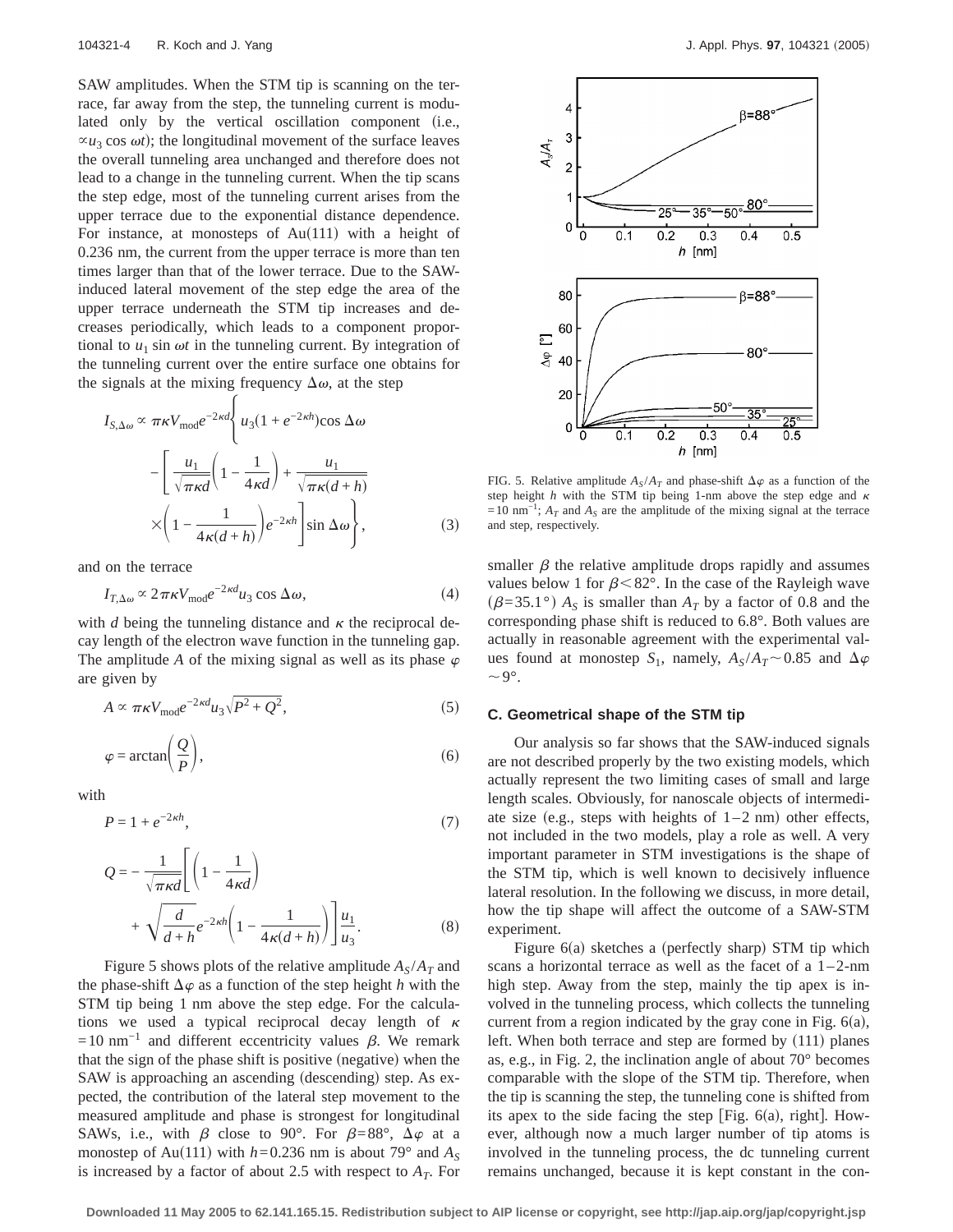

FIG. 6. (a) Schematic illustration of the influence of the STM tip shape on the SAW detection: on a horizontal terrace away from steps (left) and at a step, which is several atomic layers high and exhibiting a tilt angle comparable to that of the tip side (right); the tunneling regime, from which the main part of the tunneling current is collected, is shaded in gray in both cases. (b) Possible shape of a real STM tip. (c) Schematic illustration of a possible SAW- induced tip oscillation; the force constants  $k_t$  and  $k_{ts}$  account for the bending mode of the tip and for the tip-surface interaction, respectively.

stant current mode. The tip-sample distance is adjusted by the STM controller to guarantee that  $n_{\text{side}}(\kappa_S / d_{\text{side}})$  $\times$ exp(-2 $\kappa_S d_{\text{side}}$ ) ≈  $n_{\text{apex}}(\kappa_T / d_{\text{apex}})$ exp(-2 $\kappa_T d_{\text{apex}}$ ).  $d_{\text{apex}}$  and *d*side are the tunneling distances when the tip scans mainly with its apex or side, respectively,  $n_{\text{apex}}$  and  $n_{\text{side}}$  give the number of tip atoms (mainly) involved. The change in the tunneling geometry affects also the measurement of the highfrequency signal. Depending on whether the tunneling current is collected mainly from the tip apex or its side one obtains for the amplitude of the mixing signal fe.g., by using Eq.  $(4)$ ,

$$
A_{\rm side} = \frac{d_{\rm side}}{d_{\rm apex}} A_{\rm apex}.
$$
 (9)

For the tip shape in Fig. 6(a)  $n_{\text{apex}}=1$  and  $n_{\text{side}}=15$ . With  $k_S = k_T = 10$  nm<sup>-1</sup> and  $d_{\text{apex}} = 1$  nm we obtain for  $d_{\text{side}} / d_{\text{apex}}$ =1.13, which corresponds to an increase of the amplitude of the mixing signal by 13% compared to the value calculated, e.g., by Eq.  $(1)$ . The mixing signal at monosteps (Sec. IV B) is also affected by a change in the tunneling geometry, whereby in that case a decrease of the amplitude is more likely. It needs to be emphasized, however, that the tip shape of Fig.  $6(a)$  is an ideal one, used to simplify the discussion. In reality, STM tips are more blunt with the mesoscopic shapes resembling rather the one sketched in Fig.  $6(b)$ , where the number of tunneling atoms might even be larger. A quantitative evaluation of the SAW-induced signal therefore requires not only a detailed knowledge of the structural features of the surface but also of the shape and electronic properties of the STM tip.

#### **D. STM tip-surface interaction**

In this section we want to discuss the influence of tipsurface interactions in SAW-STM experiments. It is well known that attractive and repulsive forces between the tip and surface play an important role in scanning probe techniques. They are utilized for the controlled manipulation of single atoms<sup>12–14</sup> and molecules<sup>15</sup> with the STM and can be measured by AFM (Refs. 16 and 17) via the bending of the tip carrying cantilever. Direct measurements of the forces involved in STM have been performed by Dürig and  $co$ -workers.<sup>18–20</sup> The results of these studies actually suggest that for the geometry sketched in Fig.  $6(a)$ , where many tip atoms come into close contact with the surface, the involved attractive forces may be strong enough to induce a small but significant deflection of the (thin) tip end. The magnitude of this effect can be estimated by a simple spring model, with  $k_{ts}$  and  $k_t$  being the force constants of the tip-surface interaction  $(F_{ts})$  and of the restoring force of the tip  $(F_t)$ , respectively [see Fig.  $6(c)$ ]. For small displacements the forces can be assumed to be linear in distance, i.e.,  $F_{ts} = F_0 + k_{ts}(x_t - k_s)$ and  $F_t = -k_t x_t$ .  $x_t$  denotes the tip displacement upon bending,  $x_s = A_{SAW} \cos(\omega_{SAW}t)$  describes the SAW-induced surface oscillation perpendicular to the surface, and  $F_0$  is the attractive force experienced by the tip in the absence of a SAW. A simple calculation yields the resulting amplitude of the tip oscillation  $A_{\text{tip}}$ :

$$
A_{\rm tip} = -\frac{\frac{k_{\rm ts}}{m}}{\frac{k_{\rm t}}{m} - \frac{k_{\rm ts}}{m} + \omega_{\rm SAW}^2} A_{\rm SAW} \approx -\frac{k_{\rm ts}}{k_{\rm t} - k_{\rm ts}} A_{\rm SAW},\qquad(10)
$$

where  $k_{ts}/m = \omega_B^2$  is the squared resonance frequency of the bending mode of the vibrating tip end. The magnitude of  $\omega_B$ can be estimated from the resonance frequency of a nanoscale cantilever beam<sup>21</sup>  $2\pi v_{CB} \approx (w/l^2) \sqrt{Y/\rho}$  with *Y*,  $\rho$ , *w*, and *l* being its Young's modulus, density, width, and length, respectively. Inserting, for instance,  $Y=77$  GPa and  $\rho$  $=19.300 \text{ kg/m}^3$  of Au, which is the very likely material at the apex of a STM tip scanning on a thin Au film, and taking reasonable dimensions of  $w=1$  nm and  $l=2$  nm we obtain for  $\omega_{CB}$  ~500 GHz. The bending frequency of a molecule adsorbed at the tip apex and involved in tunneling  $(e.g., CO)$ is even higher ( $10^{12} - 10^{13}$  Hz). Since in our experiment  $\omega_B$  is more than two orders of magnitude larger than the frequency of the Rayleigh wave  $(\omega_{SAW} = 2\pi \cdot 246 \text{ MHz})$ ,  $\omega_{SAW}$  can be neglected in the denominator of Eq.  $(10)$ . The calculation shows that the amplitude of the tip oscillation is determined by the relative magnitude of the two involved interactions described by the force constants  $k_{ts}$  and  $k_t$  and becomes relevant, when  $k_{ts}$  is of the same order of magnitude as  $k_{t}$ .

In order to get an estimate of the magnitude of  $k_{ts}$  we refer to a sophisticated STM study by Cross *et al.*, who combined the movable STM tip with a bendable sample and characterized the tip geometry on the atomic level by field ion microscopy.<sup>20</sup> For a tungsten tip with a trimer on its apex, which is tunneling on a  $200$ -nm-thick Au film, the (reversible) force-distance curves reveal linearly increasing attractive forces at distances smaller than  $\sim$  2 nm until the forces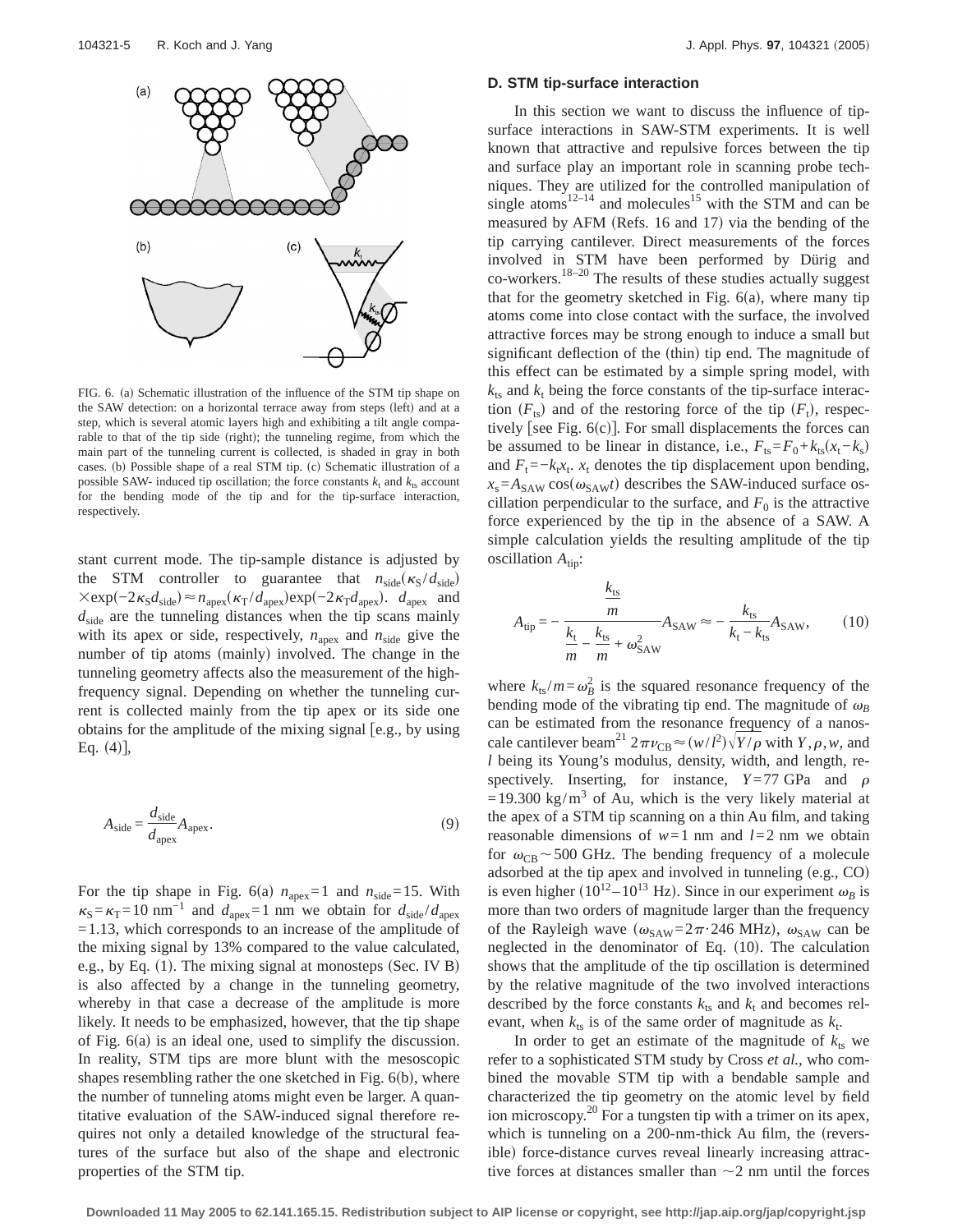become repulsive at distances below  $\sim 0.3$  nm. The slope in the attractive region is  $\sim$ 3 N/*m*. We remark that force gradients in force-distance curves measured by AFM usually are higher. For example, for an oxygen-free Si tip scanning graphite a force gradient of 15 N/m was obtained at tip/ sample distances of about 1 nm. $^{17}$  However, the depth of the measured potential indicated that more than one tip atom was interacting with the sample surface in that experiment. Taking  $\omega_{\text{CB}} = \sqrt{k/m}$  with  $m = \rho l w^2$  to estimate the force constant for the bending mode of the tip we obtain  $k_t \sim 10 \text{ N/m}$ .

Obviously  $k_{ts}$  and  $k_t$  indeed may be of the same order of magnitude, leading to comparable amplitudes of the SAWinduced tip and surface movement. According to Eq.  $(10)$ there is a phase shift of 180°, which means that the amplitude of the tunneling gap oscillation is increased by the tip movement. We remark that due to the exponential characteristics of the current-distance dependence,  $A_{\text{tip}}$  being  $\sim$ 3.5% of  $A_{SAW}$  is already sufficient to account for a doubling of the mixing signal.

#### **E. Local work function**

Finally, we want to address the role of the work function in more detail, which is already included implicitly in the mechanisms discussed above. It is well known that the work function not only influences the magnitude of the tunneling current<sup>22–24</sup> but also affects the amplitude in the geometric model (Sec. IV A), as well as the amplitude and phase signals obtained in Sec. IV B, and Eqs.  $(3)$  and  $(4)$ . For a given material the work function depends on the detailed crystallographic structure of the surface  $25,26$  and is modified by adsorbates.27 Furthermore, electron smoothing due to the Smoluchowski effect $^{28}$  can reduce the work function locally at the step edges. The overall difference in the work function reported in the literature is about 25–30%, which leads to changes in the reciprocal decay length  $\kappa \propto \sqrt{\phi}$  about 5%. This leads to a change of the amplitude at extended terraces by about 2% when inserted, e. g., into Eqs.  $(3)$  and  $(4)$ .

# **V. SUMMARIZING DISCUSSION**

Our SAW-STM investigation of SAWs at steps with heights of several atomic layers revealed that the detected amplitude and phase signals at the steps can no longer be described by the geometrical model of Chilla et al. (Sec. IV A). This model was proposed originally for highly corrugated surfaces exhibiting extended facets with small tilt angles, where it quantitatively reproduces the experimental amplitude and phase contrast. However, particularly the strong enhancement of the amplitude signal at steps that are only several atomic layers high is contradictory to the effect of a plain geometrical projection. Our analysis shows that several other possible mechanisms proposed and discussed in Sec. IV—nanoscale feature size, geometrical tip shape, and local changes in work function—certainly influence the magnitude and phase of the SAW-induced signal, but their contribution is too small for a satisfying explanation. Our results provide strong evidence that the SAW drives an oscillatory movement of the end of the STM tip, when it scans at a step with comparable inclination angle and a height similar to the



FIG. 7. (a)  $34 \times 25$  nm<sup>2</sup> differentiated STM image (left) of a 100-m-thick Au film on  $Y$ -cut LiNbO<sub>3</sub> as well as of two linescans of steps (right) marked by A and B in the topview. b) Corresponding amplitude and (c) phase image of a Rayleigh wave, both recorded simultaneously with topography. Note the strong enhancement of the amplitude contrast at the steep step (linescan A).

tunneling distance  $(1-2 \text{ nm})$ . At this conditions the attractive surface forces experienced by the tip can compete with the elastic forces involved in tip bending. The resulting tip movement increases the tunneling gap oscillation and is responsible for the enhanced amplitude of the SAW-induced mixing signal at steep steps. This explanation is corroborated by Fig. 7 which shows SAW-STM results of a surface area exhibiting two steps with different inclination angles. Whereas the amplitude signal [Fig.  $7(b)$ ] is strongly enhanced in scans of the steep step in the lower part of Fig.  $7(a)$  $($ see also linescan A $)$ , it is similar to that of the terraces at the less inclined step in the upper part of Fig.  $7(a)$  (see linescan B). Note that in this experiment the two steps were imaged at identical tunneling parameters, thus excluding the effects of the tunneling voltage and current, tip shape, excitation voltage of the SAW, etc. The tip itself was quite sharp as closepacked atomic rows are resolved in Fig. 7. However, the amplitude signal is enhanced only at the steep step, thus indicating that the tunneling cone indeed moves from the tip apex to its side, where a larger number of atoms can attract the tip. From our experiments we conclude that the STM tip follows the surface oscillation only at the steep step, but not at the flat one or on the terraces. We want to remark that increased signals at steps are commonly observed in AFM images, when the scanning speed is too high for the electronics to keep the preset tunneling distance constant. This is definitely not the case in the SAW-STM experiments of the present study, where the scanning time is about 40 times larger than that of typical STM images. Note also that the amplitude of a SAW is the result of the concerted oscillation of all the atoms in a surface slab approximately as thick as one SAW wavelength  $(A_{SAW} \sim 15 \mu m)$ . Therefore, the amplitude of individual surface atoms is very small, about  $10^{-4}A_{SAW}$ , whereas  $A_{tip}$  is of the same order as  $A_{SAW}$ .

In conclusion, STM has proven in the past to be a powerful technique to probe and image the high-frequency wave